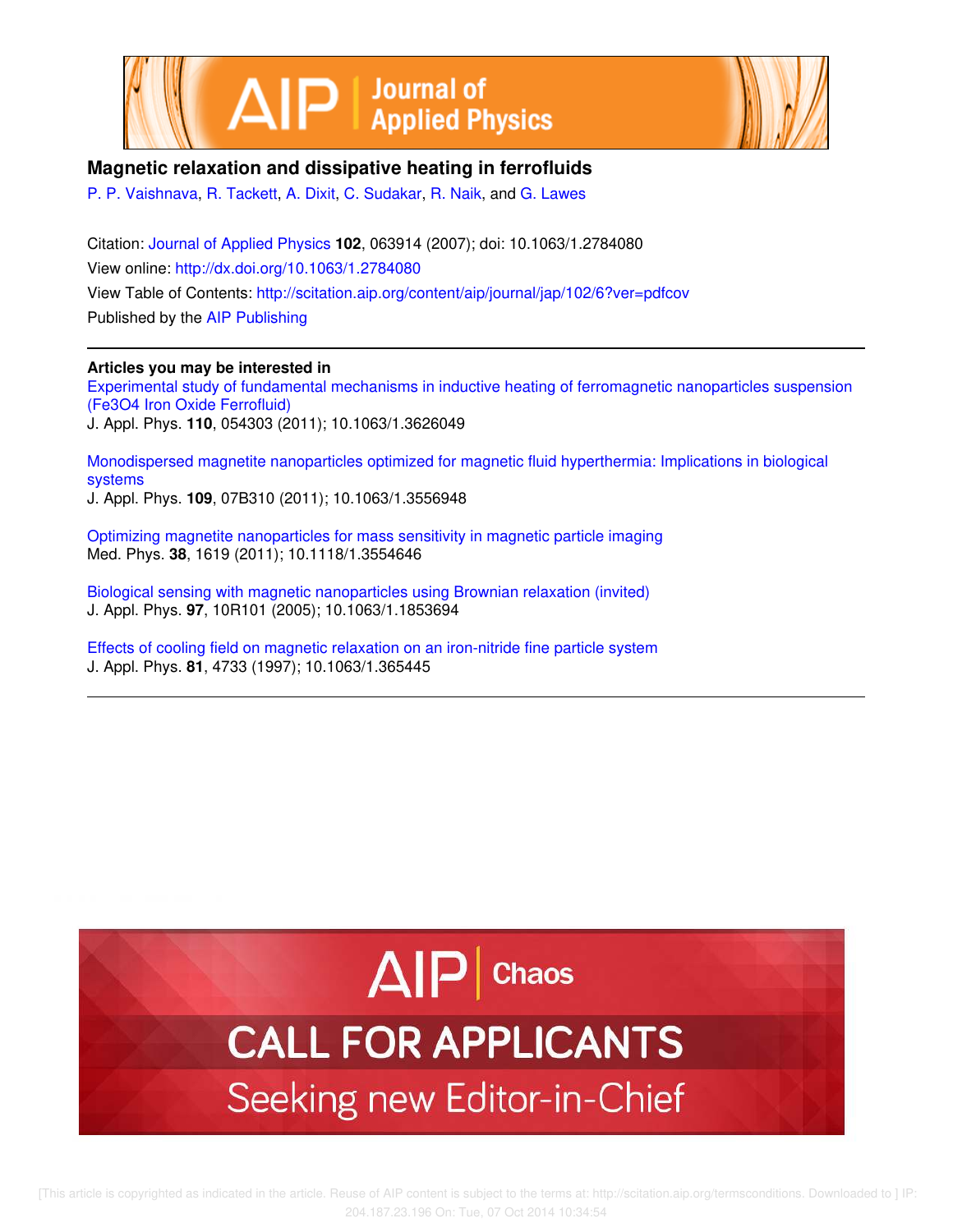# **Magnetic relaxation and dissipative heating in ferrofluids**

P. P. Vaishnava

*Department of Physics, Kettering University, Flint, Michigan 48504, USA*

R. Tackett, A. Dixit, C. Sudakar, R. Naik, and G. Lawes<sup>a)</sup> *Department of Physics and Astronomy, Wayne State University, Detroit, Michigan 48201, USA*

Received 29 June 2007; accepted 2 August 2007; published online 28 September 2007-

We have investigated the ac magnetic susceptibility and magnetic heating of aqueous suspensions of  $\gamma$ -Fe<sub>2</sub>O<sub>3</sub> nanoparticles embedded in alginate hydrogel matrix and isolated  $\gamma$ -Fe<sub>2</sub>O<sub>3</sub> and Fe<sub>3</sub>O<sub>4</sub> nanoparticles coated with tetramethyl ammonium hydroxide. All three ferrofluids were characterized by measuring the dc magnetization, ac susceptibility, and magnetic heating. We found that significant Néel relaxation is present in all samples, but only the isolated nanoparticle ferrofluids show any significant feature associated with Brownian relaxation near the freezing temperature of the carrier liquid. The heating rate of the ferrofluids varies systematically with the magnitude of the Brownian relaxation peak, despite similar values of the absolute magnetization. These results highlight the importance of the Brownian relaxation for heating applications incorporating magnetic nanoparticles. © *2007 American Institute of Physics*. [DOI: 10.1063/1.2784080]

#### **INTRODUCTION**

Colloidal suspensions of nanometer size magnetic particles in a carrier liquid, called a *ferrofluid*, have been proposed for a range of biomedical applications, which are summarized in Refs. 1 and 2, and references therein. Some of these applications include magnetic separation,  $3,4$  targeted drug delivery,<sup>5,6</sup> and contrast enhancement of magnetic resonance imaging. $7-9$  The response of magnetic nanoparticles to a time varying magnetic field has led to the suggestion that ferrofluids could be used for hyperthermia, a treatment delivering a toxic amount of thermal energy to neoplastic cells in the body. $\frac{10}{10}$  Hyperthermia has been shown to be a potentially effective therapeutic modality in cancer treatment as it intensifies the efficacy of radiation and chemotherapy. $\frac{11}{11}$  Most biomedical applications require a large magnetic moment per formula unit, making iron oxides such as  $Fe<sub>3</sub>O<sub>4</sub>$  (bulk saturation magnetic moment of  $M_s$ =75 emu/g at room temperatures) and  $\gamma$ -Fe<sub>2</sub>O<sub>3</sub> ( $M_s$ =82 emu/g) attractive choices for these uses.<sup>12</sup>

The two mechanisms most responsible for magnetic relaxation in nanoparticles, and subsequently most of the heat dissipated by nanoparticles in ferrofluids, are the physical rotation of the individual particles in the fluid (Brownian relaxation) and the collective rotation of the atomic magnetic moments within each particle (Néel relaxation).<sup>13,14</sup> For Néel relaxation, the energy barrier for magnetization reorientation is determined by the magnetocrystalline anisotropy, while for Brownian relaxation, it is determined by viscosity and particle size.<sup>15</sup> Both of these relaxation mechanisms are single particle effects; interparticle interactions can affect magnetic dynamics in highly concentrated samples.<sup>16</sup> The principles underlining the heating of magnetic nanoparticles in a ferrofluid, reviewed by Rosensweig, $\frac{13}{13}$  are based on the Debye

model. For small field amplitudes  $(H)$ , the power  $(P)$  dissipated by the changing magnetization in a ferrofluid in an ac field (frequency  $f$ ) is given by

$$
P = \mu_0 \pi f \chi'' H^2,\tag{1}
$$

where  $\chi''$  is the frequency dependent out-of-phase susceptibility. Typical values of the magnetic field used for hyperthermia applications are between 1 and 15 kA/m, at frequencies from 50 to 500 kHz. $^{17,18}$  Equation (1) predicts a linear relation between the dissipated power and the out-of-phase susceptibility of the ferrofluid.

The hydrodynamic properties of ferrofluids have been extensively studied.<sup>19–22</sup> However, most of the experimental studies on the role of Brownian and Néel mechanisms for determining the power dissipated as magnetic heating in ferrofluids have relied on immobilizing nanoparticle rotation (suppressing Brownian relaxation) by adding epoxy or similar material to irreversibly solidify the sample.<sup>23,24</sup> Because it is impossible to verify that the solidification does not affect the distribution of nanoparticles, it is preferable to suppress the Brownian relaxation reversibly. In order to accomplish this goal, we have investigated the temperature dependence of the magnetic properties of ferrofluids to probe the effect of Brownian relaxation. While the magnetic heating measurements are always done in the liquid phase, where both Brownian and Néel relaxations may be relevant, we can study the relative importance of these two mechanisms by investigating the magnetic response at the crossover between the low temperature solid (no Brownian relaxation) and the high temperature liquid (Brownian relaxation possible) phases.

## **SAMPLE PREPARATION**

Alginate hydrogels are polysaccharides composed of  $\alpha$ -L-guluronic acid and mannuronic acid residues arranged in homopolymorphic and alternating blocks. We prepared

a)Author to whom correspondence should be addressed. Electronic mail: glawes@wayne.edu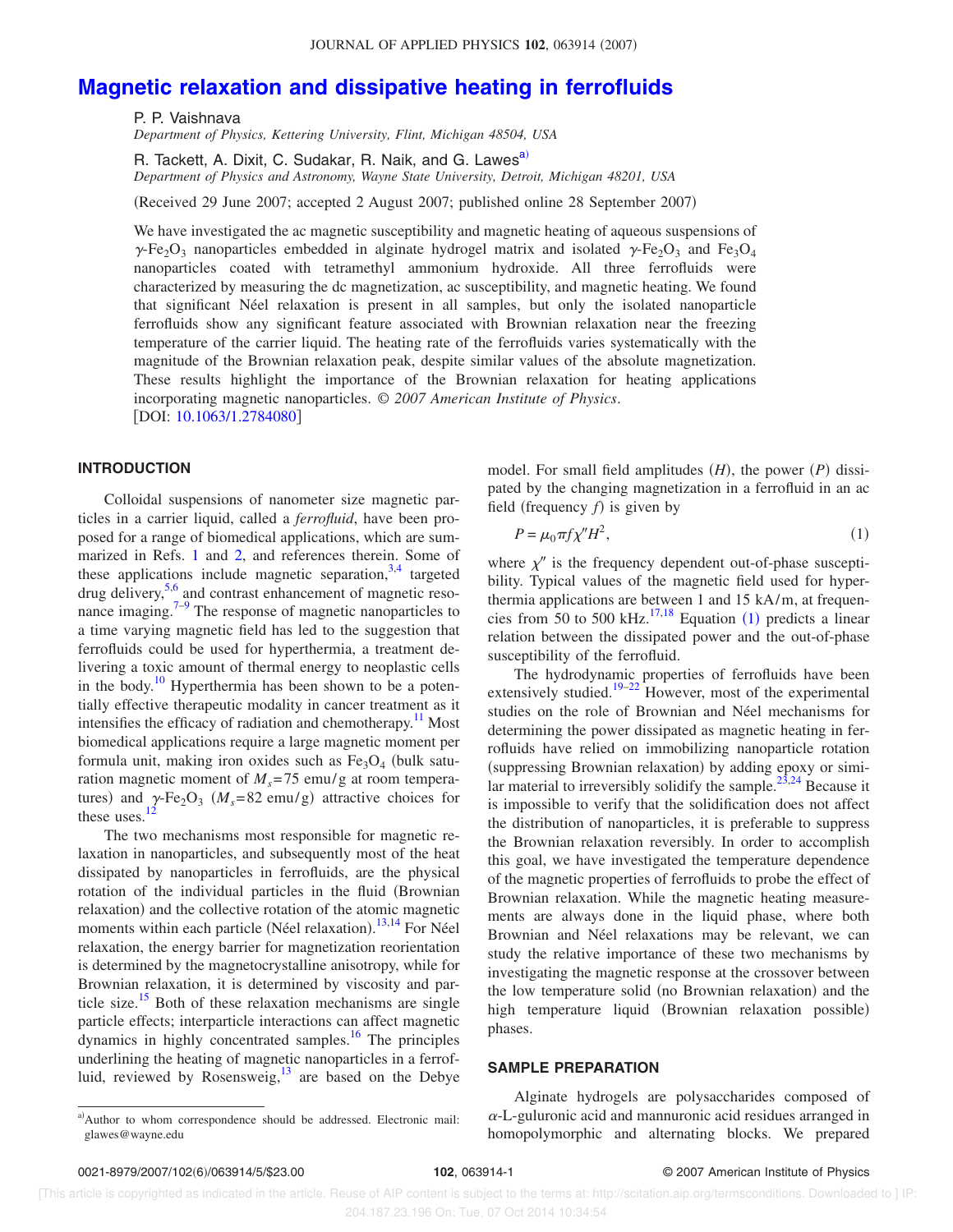

FIG. 1. TEM images of (a)  $\gamma$ -Fe<sub>2</sub>O<sub>3</sub> nanoparticles embedded in a larger alginate nanoparticle (AGFO), (b)  $\gamma$ -Fe<sub>2</sub>O<sub>3</sub> nanoparticles with a TMAH surfactant (TGFO), and (c) Fe<sub>3</sub>O<sub>4</sub> nanoparticles with a TMAH surfactant (TFO). The inset of panel (a) shows a FFT of the AGFO sample, while the inset of panel (c) shows a high-resolution image of a single  $Fe<sub>3</sub>O<sub>4</sub>$  nanoparticle with the crystal planes labeled. Note that the scale bars are different for all three panels.

 $\gamma$ -Fe<sub>2</sub>O<sub>3</sub> nanoparticles in alginate hydrogel (sample AGFO) using the method outlined in Ref. 25. This method produces small  $\gamma$ -Fe<sub>2</sub>O<sub>3</sub> magnetic crystallites embedded inside a larger alginate nanoparticles, as can be seen in the transmission electron microscope (TEM) image in Fig. 1(a) (discussed in the next section). The average hydrodynamic diameter of the alginate nanoparticle was determined to be approximately 50 nm using dynamic light scattering (DLS), confirmed by fluorescence correlation spectroscopy. The  $Fe<sub>3</sub>O<sub>4</sub>$  ferrofluid (sample TFO) sample was prepared by coprecipitation, with 4 ml of 1*M* FeCl<sub>3</sub> aqueous solution mixed in a beaker with 1 ml of  $2M$  solution of FeCl<sub>2</sub> aqueous solution. We then added 50 ml of 1*M* ammonium hydroxide solution. The black precipitate of magnetite was rinsed several times with de-ionized water before 1 ml of 25% tetramethyl ammonium

hydroxide (TMAH) was added to the solution to prevent agglomeration of the magnetic nanoparticles. A third  $\gamma$ -Fe<sub>2</sub>O<sub>3</sub> ferrofluid (sample TGFO) sample was prepared by oxidizing  $Fe<sub>3</sub>O<sub>4</sub>$  obtained above by using 5%  $H<sub>2</sub>O<sub>2</sub>$  solution and heating to 60 °C. TMAH is added to stabilize these particles in the solution. We have focused on understanding very dilute ferrofluids for two reasons. First, investigating dilute solutions will allow us to neglect the role of interactions, both magnetic and steric. Second, dilute samples may be a more appropriate model for many biomedical applications. However, because we are measuring dilute samples, the heating rates are significantly smaller than what has been observed in hyperthermia measurements on more concentrated samples. $^{24}$ ,

#### **RESULTS AND DISCUSSION**

All three samples were characterized by x-ray diffraction (XRD) and TEM. The XRD spectra (not shown) showed that the samples were crystalline and had the expected crystal structures. We determined the size distribution for each sample by measuring the diameters of many nanoparticles from the TEM images shown in Fig. 1 and fitting the resulting histogram with a Gaussian distribution. The average diameter of the  $\gamma$ -Fe<sub>2</sub>O<sub>3</sub> nanoparticles embedded in alginate (AGFO) was determined to be 6 nm and the average diameters for the TMAH coated  $\gamma$ -Fe<sub>2</sub>O<sub>3</sub> and Fe<sub>3</sub>O<sub>4</sub> ferrofluid samples were determined to be 8 and 6 nm, respectively. All three nanoparticle samples were relatively polydisperse, with a standard deviation in the diameter of approximately 2 nm for all samples. While one expects a slight increase in nanoparticle size when converting  $Fe<sub>3</sub>O<sub>4</sub>$  to  $\gamma$ -Fe<sub>2</sub>O<sub>3</sub>, we attribute this volume change mainly to some particle growth by accretion due to the elevated temperature during oxidation.

Figure 1(a) shows the  $\gamma$ -Fe<sub>2</sub>O<sub>3</sub> nanoparticles (small darker spots) clustered inside the much larger alginate nanoparticle (lighter spot). The inset plots a fast Fourier transform (FFT) of this image, which shows mainly the diffuse scattering from the alginate nanoparticle. The images are consistent with several magnetic nanoparticles being embedded in the same alginate nanoparticle, and the size of the lighter spot representing the alginate nanoparticle is consistent with the DLS measurements. Conversely, the TEM images of the TGFO and TFO samples [Figs.  $1(b)$  and  $1(c)$ , respectively] show considerably more isolated nanoparticles, with no evidence for structural connections between individual nanoparticles. The inset of Fig.  $1(c)$  shows a high-resolution TEM image of a single  $Fe<sub>3</sub>O<sub>4</sub>$  nanoparticle, in which the atomic planes are clearly visible, emphasizing the crystalline structure of these nanoparticles.

We measured the dc magnetization of the ferrofluid samples between 2 and 330 K using a Quantum Design magnetic property measurement system (MPMS) superconducting quantum interference device (SQUID) magnetometer. Because the measurements are done in vacuum, we sealed the liquid samples inside Stycast 1266 epoxy cylinders. We measured the ac susceptibility of these samples between 2 and 330 K at frequencies between 0.02 and 10 kHz using the AC susceptibility and DC magnetization (ACMS) option on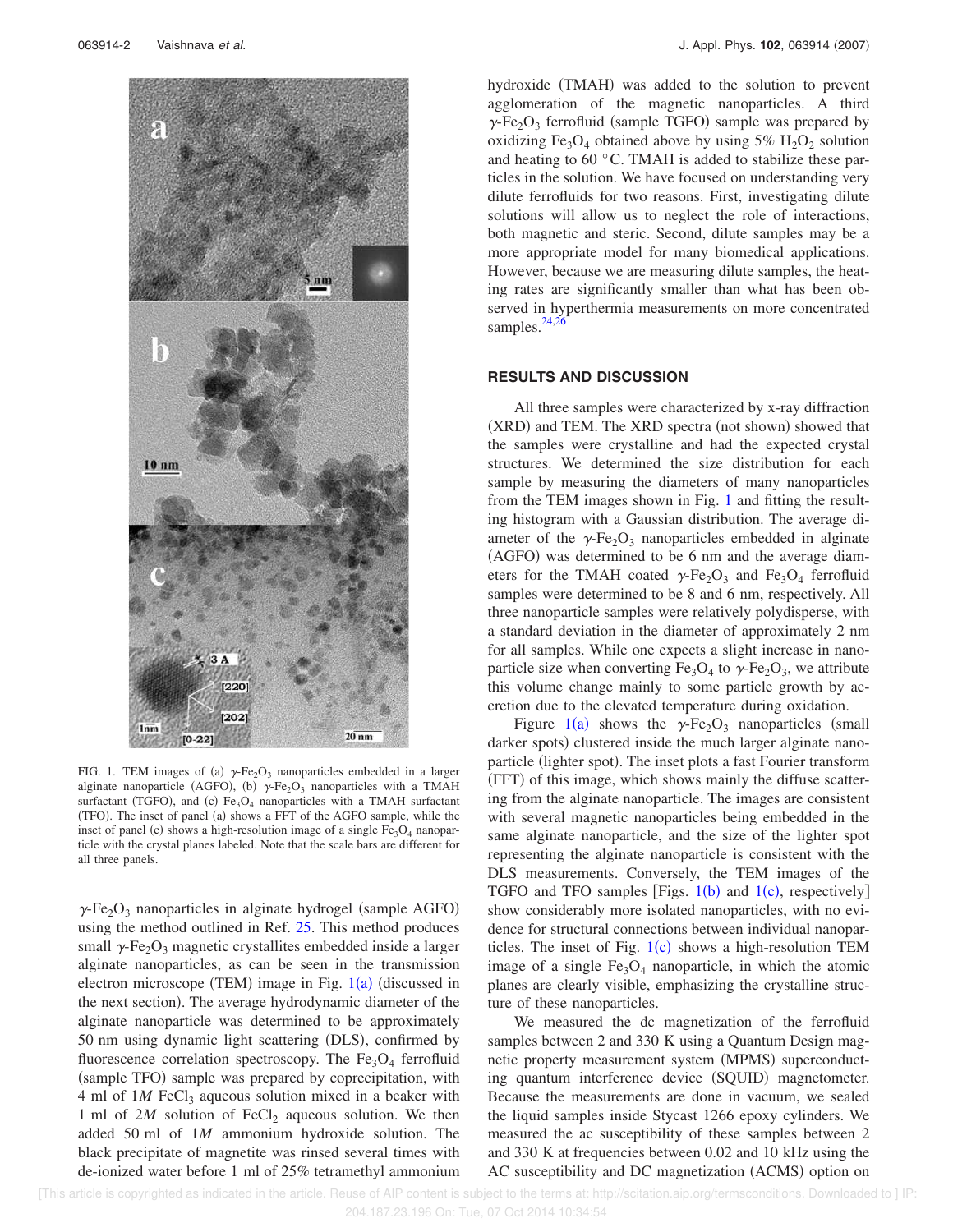

FIG. 2. The magnetization vs temperature for both zero field cooled (filled symbols) and field cooled (open symbols) magnetizations measured with a dc field of 100 Oe is shown in (a) for AGFO ( $\gamma$ -Fe<sub>2</sub>O<sub>3</sub> in alginate matrix), (b) for TGFO ( $\gamma$ -Fe<sub>2</sub>O<sub>3</sub> coated with TMAH), and (c) for TFO (Fe<sub>3</sub>O<sub>4</sub> coated with TMAH).

a Quantum Design physical property measurement system (PPMS). For the hyperthermia measurements, 5 ml of each sample was placed in a plastic vial and held inside a 2 cm long solenoid with a total of 27 turns. An ac field with strength of 250 Oe was produced by using a Hefler amplifier operating at 125 kHz. The samples were thermally isolated from the solenoid using a high density Styrofoam cladding. The temperature change of the sample due to resistive heating in the coil was negligible, which we verified using deionized water as a control.

The magnetization versus temperature for the AGFO sample for both zero field cooled (ZFC) and FC magnetizations is shown in Fig.  $2(a)$ . For all panels in Fig. 2, data collected under ZFC conditions are represented by solid symbols, while data collected under field cooling are represented with open symbols. The blocking temperature  $T_B$  for AGFO sample is approximately 85 K. Similar peaks in the ZFC curve [Figs.  $2(b)$  and  $2(c)$ ] are observed for the Fe<sub>3</sub>O<sub>4</sub> ferrofluid (TFO) and  $\gamma$ -Fe<sub>2</sub>O<sub>3</sub> (TGFO) samples, where the blocking temperatures are 125 and 118 K, respectively. We also note that there is a large magnetic anomaly associated with the freezing of the carrier fluid for the TFO and TGFO samples at approximately 270 K, but no such freezing signa-



FIG. 3. The temperature dependence of the real susceptibility  $(\chi')$  at frequencies of 100 Hz (open symbols), 1 kHz (half-filled symbols), and 10 kHz (closed symbols) for (a) AGFO ( $\gamma$ -Fe<sub>2</sub>O<sub>3</sub> in alginate), (b) TGFO ( $\gamma$ -Fe<sub>2</sub>O<sub>3</sub> coated with TMAH), and (c) TFO (Fe<sub>3</sub>O<sub>4</sub> coated with TMAH).

ture is present in the AGFO sample. We will discuss this feature in more detail in the following. We can estimate the magnetocrystalline anisotropy from the blocking temperature using the relation  $KV=25k_BT_B$ , appropriate for dc magnetic measurements. $27$  Using this expression, we find that for the AGFO sample  $K=3\times10^6$  ergs/cc, for the TFO sample *K*  $=3\times10^6$  ergs/cc, and for the TGFO sample  $K=1$  $\times$  10<sup>6</sup> ergs/cc. All the *K* values are significantly greater than the values for the bulk  $\gamma$ -Fe<sub>2</sub>O<sub>3</sub> (K=4.7 × 10<sup>4</sup> ergs/cc) and Fe<sub>3</sub>O<sub>4</sub> ( $K=6.4\times10^4$  ergs/cc).<sup>28</sup> Our *K* values are close to the  $1.35 \times 10^6$  ergs/cc for Fe<sub>3</sub>O<sub>4</sub> suspended in water obtained by Ma *et al.*<sup>29</sup> and  $(1.02-1.4) \times 10^6$  ergs/cc for maghemite particles hosted in silica aerogel pores by Fernandez *et al.*<sup>30</sup>

We have investigated the magnetic dynamics of the three ferrofluids to further study the energy dissipation mechanisms present in the samples. Figure 3 shows the temperature dependence of the real  $(\chi')$  susceptibility for frequencies between 100 Hz and 10 kHz. For the AGFO sample [Fig.  $3(a)$ ],  $\chi'$  shows a broad maximum around 125 K, which can be associated with superparamagnetic blocking. The other two samples, TGFO and TFO in Figs.  $3(b)$  and  $3(c)$ , respectively, rather show an ac susceptibility that increases monotonically with temperature until almost 300 K, consistent with the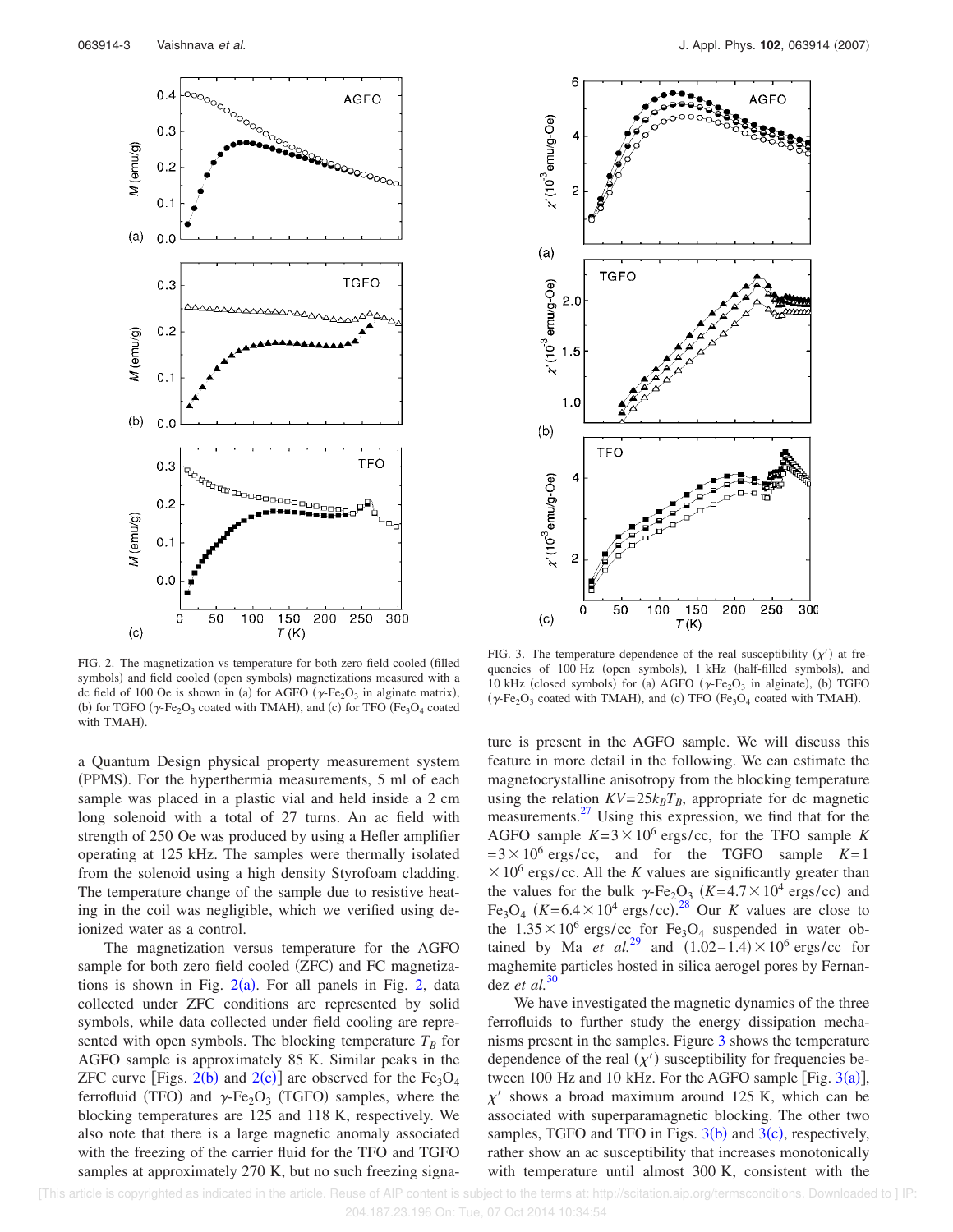

FIG. 4. The temperature dependence of the imaginary part  $(\chi'')$  of susceptibility for frequencies of 100 Hz (open symbols), 1 kHz (half-filled symbols), and 10 kHz (closed symbols) for (a) AGFO (the  $\gamma$ -Fe<sub>2</sub>O<sub>3</sub> in alginate), (b) TGFO ( $\gamma$ -Fe<sub>2</sub>O<sub>3</sub> coated with TMAH), and (c) TFO (Fe<sub>3</sub>O<sub>4</sub> coated with TMAH).

larger blocking temperature of these samples. Additionally, both TMAH samples show a sharp anomaly at the freezing temperature of the carrier fluid, which we associate with the onset of Brownian relaxation as the suspension melts.

The relaxational dynamics of the samples can be seen more easily by looking at the ac magnetic dissipation. Figure 4 plots the imaginary part,  $\chi''(T)$ , of the susceptibility for the three ferrofluids between 100 Hz and 10 kHz. The AGFO sample  $[Fig. 4(a)]$  shows two distinct peaks. The larger peak (labeled A), occurring at approximately 100 K, shifts to a higher temperature with increasing frequency. Because the carrier fluid is frozen at low temperatures, the nanoparticles are fixed at 100 K, so peak A must correspond to Néel relaxation of the magnetic moment. This observed frequency dependence is consistent with thermally activated Néel relaxation. There is a second, almost unnoticeable peak labeled B), which has no discernable frequency dependence. We associate peak B with the onset of Brownian relaxation in the ferrofluid at the melting temperature of the carrier liquid, although the small size of this anomaly suggests that the Brownian relaxation is negligible in the AGFO sample. We argue that the Brownian relaxation is never significant in the alginate samples because several magnetic iron oxide nanoparticles are embedded in the much larger alginate particles



FIG. 5. The temperature vs time plots for the AGFO ( $\gamma$ -Fe<sub>2</sub>O<sub>3</sub> in alginate), TGFO ( $\gamma$ -Fe<sub>2</sub>O<sub>3</sub> coated with TMAH), and TFO (Fe<sub>3</sub>O<sub>4</sub> coated with TMAH) samples heated by a 250 Oe ac magnetic field at 125 kHz. The heating curve for a pure water (DIUF) sample is also included as a reference. The solid lines drawn through data are intended as guides to the eye.

 $(\sim 50$  nm). Because of this configuration, single nanoparticle rotation is strongly suppressed, so Brownian motion does not play a significant role in magnetic relaxation for this sample.

For TGFO and TFO samples the out-of-phase component shows two distinct peaks at 170 and 267 K [Figs.  $4(b)$ ] and  $4(c)$ ]. Peak A at approximately 170 K corresponds to Néel relaxation, and peak B at  $\sim$  270 K arises from Brownian relaxation associated with the melting of the carrier liquid. In the frozen state, the solid carrier solution completely suppresses any Brownian motion of the nanoparticles. However, close to the melting transition, the effective viscosity of the carrier liquid is very large,  $31$  leading to a peak in magnetic dissipation due to Brownian relaxation. The TFO sample shows a third anomaly, denoted as peak C. This peak has some small frequency dependence, and we tentatively attributed this feature to relaxation processes involving the surface spins. Contributions from surface spins are thought to be responsible for the reduced magnetization in small nanoparticles, $32-34$  and are believed to undergo a spin-glass transition well below the nanoparticle blocking temperature.<sup>35</sup>

In order to determine the magnetic power loss in these ferrofluids, we performed heating experiments in ac magnetic fields on all three samples. Figure 5 shows the temperature versus time for the samples in the presence of ac magnetic field with amplitude of 250 Oe at a frequency of 125 kHz. The heating curve for a pure water  $\det$  de-ionized ultrafiltered (DIUF)] sample is also included as a control. The solid line through each set of data is intended as a guide to the eye. We find that there is only negligible heating in the (nonmagnetic) water, suggesting that the increase in temperature in the ferrofluid samples is driven almost entirely by magnetic relaxation effects. The slope  $(\Delta T/\Delta t)$  is smallest for the  $\gamma$ -Fe<sub>2</sub>O<sub>3</sub> in alginate samples, higher for the  $\gamma$ -Fe<sub>2</sub>O<sub>3</sub> in TMAH samples, and highest for the  $Fe<sub>3</sub>O<sub>4</sub>$  in TMAH ferrofluid. This slope is related to the power dissipated due to magnetic relaxation, assuming that the specific heat is approximately the same for all ferrofluid samples, which is reasonable given the very dilute nature of the samples. It should be noted that the volume susceptibilities for all three samples are similar, so the differences in heating rate cannot